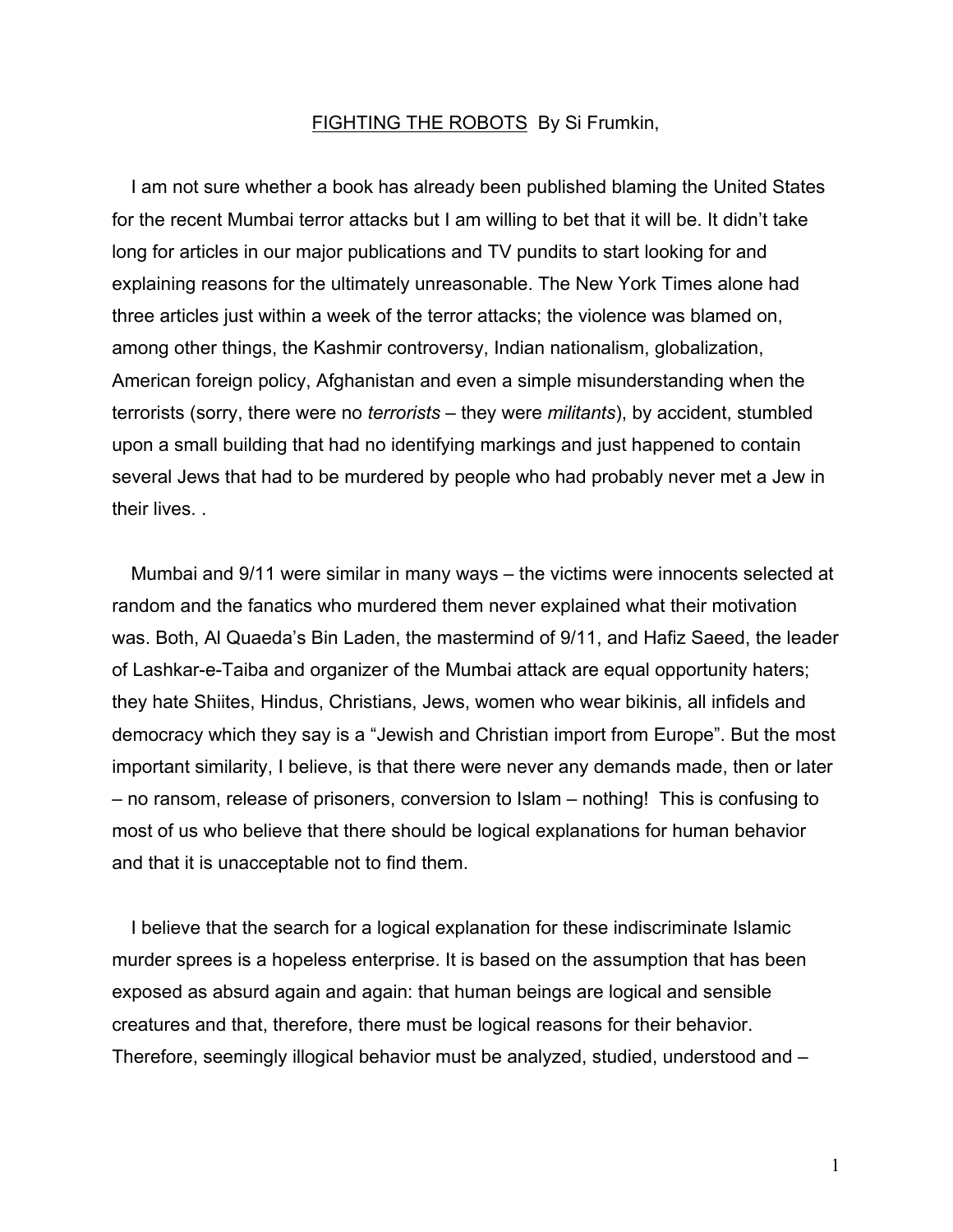hopefully, if it is done right - changed by mutual understanding, accommodation and compromise for the benefit of all.

The problem with this is that it doesn't work. It doesn't work when we meet adversaries whose mindset is so different from ours that we are totally unable to reach *mutual* understanding. Putting it in the simplest terms, our beliefs and convictions seem just as weird to them as theirs seem to us. Just think of the basic sci-fi film where robotic aliens invade our planet and can only be stopped by force – negotiating and trying to reason with a robot is pointless; he cannot be expected to understand us and there is really no need for us to understand him.

Humans are not robots, but some are so different from what *we* consider to be human that we must accept our inability to understand and empathize with them. It would have been pointless for a Jew on his way to the gas chamber to tell a German guard that he didn't deserve to die – the victim's feelings and personality were irrelevant during the Holocaust for those who murdered them; they did their patriotic duty and slept very well afterwards. The sociopaths like Charles Manson and many others, never understood their victims or regretted murdering them. The Iraqi terrorists who blow up school buses filled with children of the same nationality and religion as themselves do not feel guilt – they are proud.

Britain's P.M.Chamberlain believed in 1939 that he had understood Hitler and was certain that he had achieved "peace in our time"– just before Hitler started World War II ; Jimmy Carter was terribly hurt, surprised and personally offended when Brezhnev invaded Afghanistan breaking a solemn promise not to do so (Jimmy's response was cancelling U.S. participation in the 1980 Olympics) ; a significant number of Americans still believe that Saddam Hussein could have been negotiated with; Palestinian leaders, against all logic, prefer violence and poverty to peace and prosperity; and our presidentelect seemed sure during his election campaign that reasoning with our declared enemies would lead to mutual understanding and peaceful resolution of all conflicts.